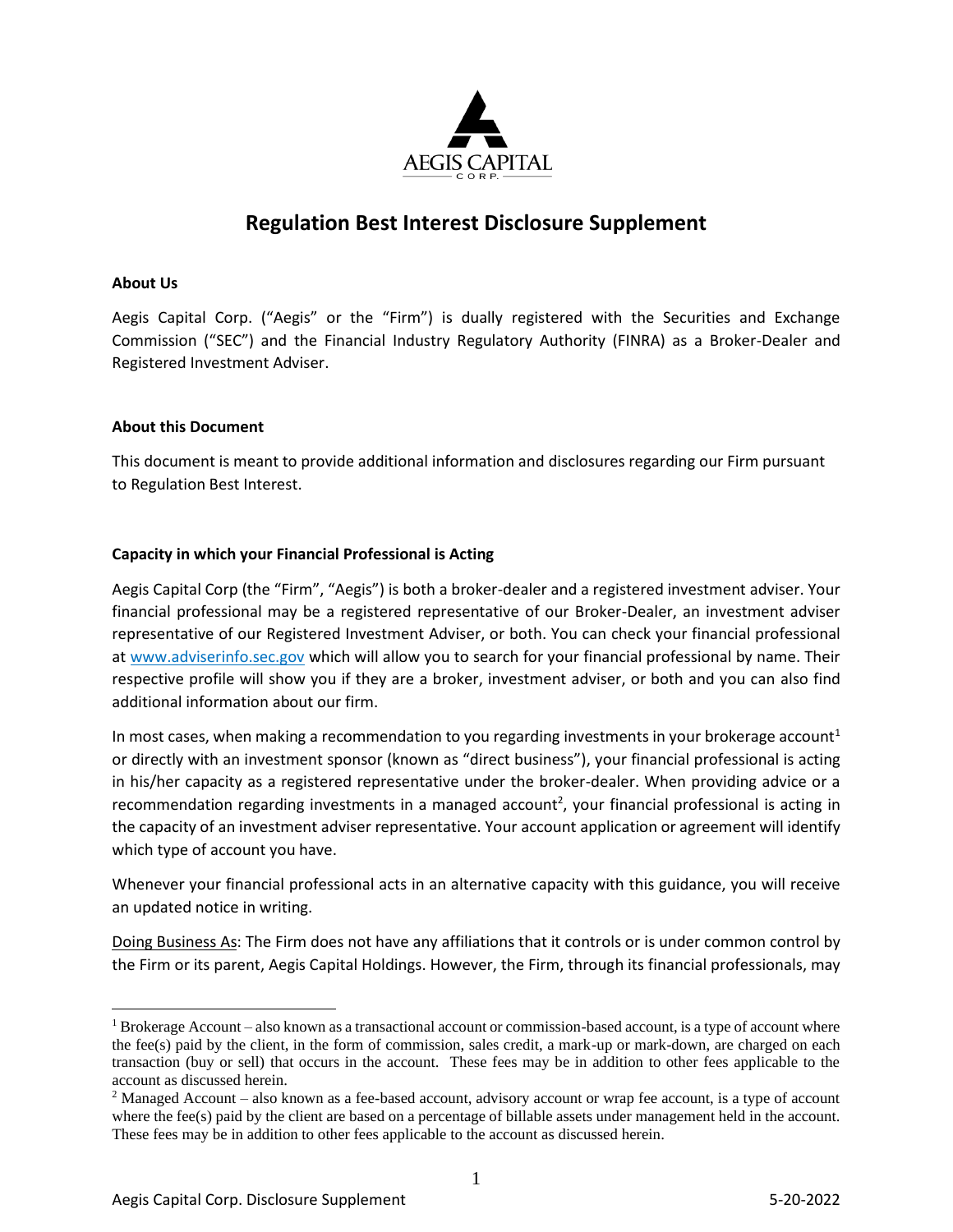market itself by another name under a "doing business as" or "DBA" title. These DBAs vary, but all securities offered are through the Firm.

## **Material Limitations**

Aegis is a full-service broker dealer, wealth management and investment banking firm which offers most account types, products, and securities; however, there may be additional account types, products, and securities that are not offered by the Firm.

Additionally, the financial professionals associated with our Firm are licensed to offer certain account types, products, and securities. There may be material limitations to the recommendations your financial professional provides. In some cases, based on the licensing of your financial professional, even when available through our firm or an affiliate, your financial professional might not be able to recommend a particular account type, product, and/or security. If your financial professional cannot recommend a particular account type, product, and/or security, it may be available by another financial professional at the Firm. You can check to see the licenses your financial professional holds, by visiting www.adviserinfo.sec.gov.

# **Requirements for You to Open or Maintain an Account with Us**

Generally, the Firm requires a minimum investment of \$25,000 to open a managed account but does not have a minimum amount to open a brokerage account. However, the Firm does make exceptions to this policy on a case by case basis. It is also important to note, some products will require a minimum investment, which can be found on the investment prospectus, offering materials, or similar document.

# **Our Firm's Investment Approach**

Aegis' financial professionals uses industry knowledge and experience to provide brokerage services to retail clients as well as investment advice, through its registered investment adviser. The Firm seeks to understand our client's unique investment profiles and recommend investments and strategies consistent with their financial goals. However, the products and services offered by the Firm do vary and the investment philosophy, approach, risk, and objective of these investments will too. You should confirm all investment advice meets your specific objectives and risk tolerance and where applicable review the prospects or similar documents thoroughly before making an investment. You may also contact your financial professional should you have additional questions.

# **Material Fees, Costs, and Associated Conflicts**

The Firm and its financial professionals receive compensation directly from their customers or indirectly from the investments a customer makes. This compensation takes the form of an upfront commission and/or ongoing compensation, known as trailing compensation. It is important to note that the amount of compensation can change over time. In order to receive specific and up-to-date information, customers should review the respective prospectus, offering document, (including, without limitation, a private placement memorandum and/or related transaction documents), and other account documents including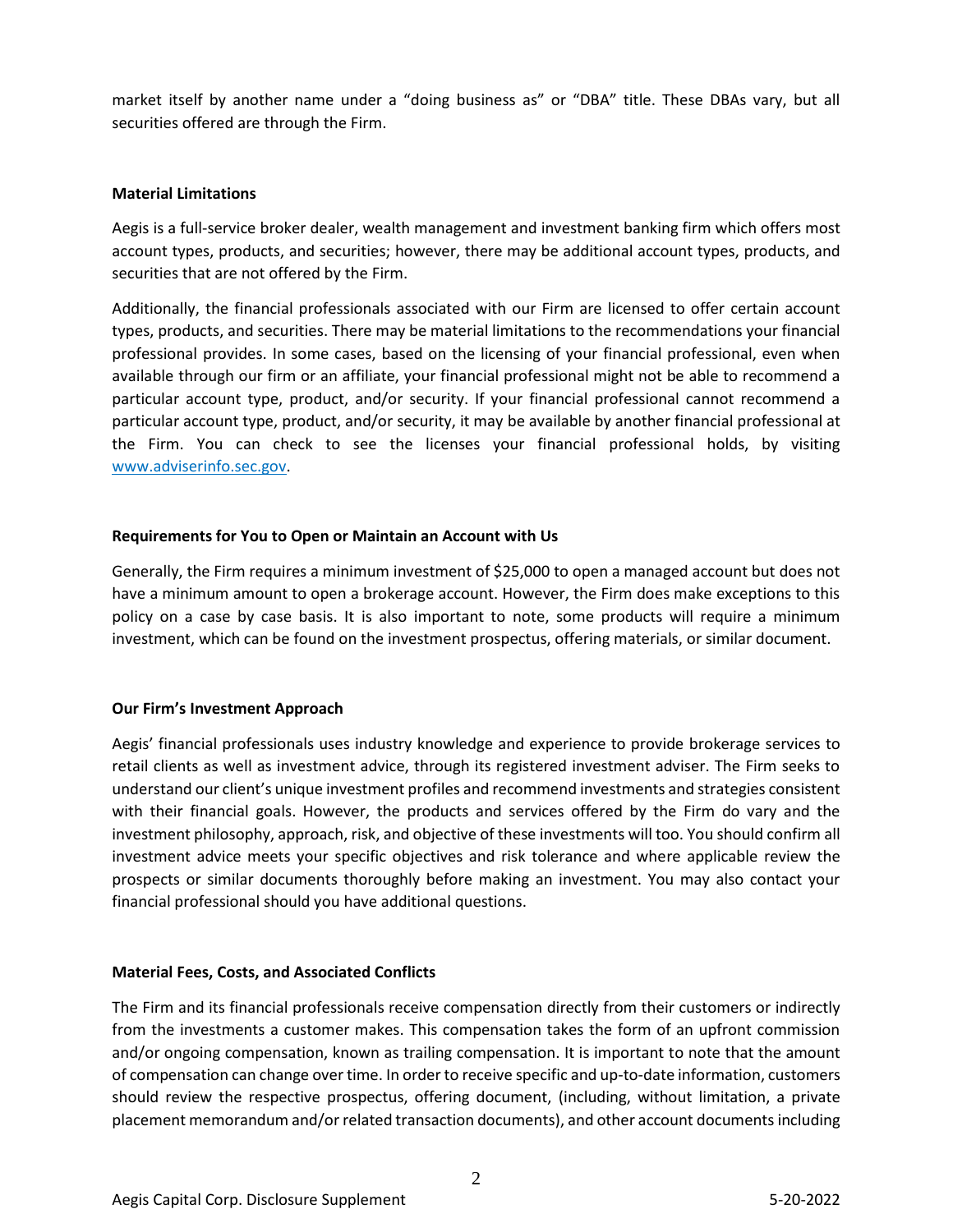account statements and trade confirmations. Customers should discuss with their financial professional if they have any questions regarding compensation and/or conflicts of interest.

# **Commissions and Sales Compensation**

The Firm receives commissions when it buys or sells a security. This commission is also referred to as a concession, placement fee, or sales charge/load. Typically, the Firm receives the commission and shares a certain percentage of the commission with the financial professional. Because the amount of commission charged can vary between different securities and products, this could create an incentive to recommend certain investments over others. It also could create an incentive to conduct a higher number of transactions.

- **Equity/ETF/ETN/CEF/Options:** The Firm charges up to a maximum of 5% per transaction on these types of securities. The charge may be in the form of a commission or markup or markdown<sup>3</sup>. The charge is subject to change depending on the circumstances.
- **Fixed Income and Bonds:** Typically, fixed income securities, such as corporate bonds, municipal bond, collateralized mortgage obligation (CMO), and other types of fixed income securities are charged a markup or markdown. The maximum amount charged in the form of a markup or markdown is typically 3%, but this amount may vary based on certain circumstances. The firm can also charge a commission in place of the markup or markdown. A commission of up to 3% may be charged on a bond trade.
- **Mutual Funds and 529 Plans:** The Firm may receive up to a maximum of 6% commission on mutual funds and 529 plans, however this amount can be reduced based on a number of factors, including breakpoints, the dollar amount invested and the share class. The Firm also may receive trailing compensation on these investments which can vary based on the share class selected.
- **Annuities:** The maximum amount paid for the sale of an annuity is typically up to 8% but can vary based on the type of annuity chosen and share class, when applicable.
- **Alternative Investments:** The Firm typically receives a maximum upfront commission of up to 10% for the sale of alternatives investments such as hedge funds, private equity funds, real estate investment trusts (REITs), business development companies (BDCs) and private placements. The Firm may also receive an expense allowance to offset its expenses in connection with an alternative investment product. The Firm may also receive a procurement fee of up to 2.5% from private equity funds for services rendered in locating, acquiring and disposing of securities for investment.
- **Structured Products:** The Firm typically receives upfront commissions as high as 5% for the sale of some structured products.
- **Unit Investment Trusts ("UITs"):** The sales charge for a UIT will vary, typically with a maximum of up to 5%. Please refer to the offering prospectus when applicable for all costs and fees associated with any product you are considering purchasing.

 $3$  A markup/markdown is akin to a commission and is shown on the trade confirmation as a markup or markdown in the price of the specified security in place of a dollar amount. When the Firm buys from or sells a security to you in a principal capacity, the Firm buys or sells the security directly from you, rather than acting as your agent to buy or sell the security from a third party. These transactions are also known as "dealer transactions." In these circumstances, if we sell a security at a price higher than what we paid for it, we will earn a markup. Conversely, if we buy a security from you at a price lower than what we sell it for, we will earn a markdown. Transactions in bonds and other fixed-income securities such as structured products often occur as dealer transactions.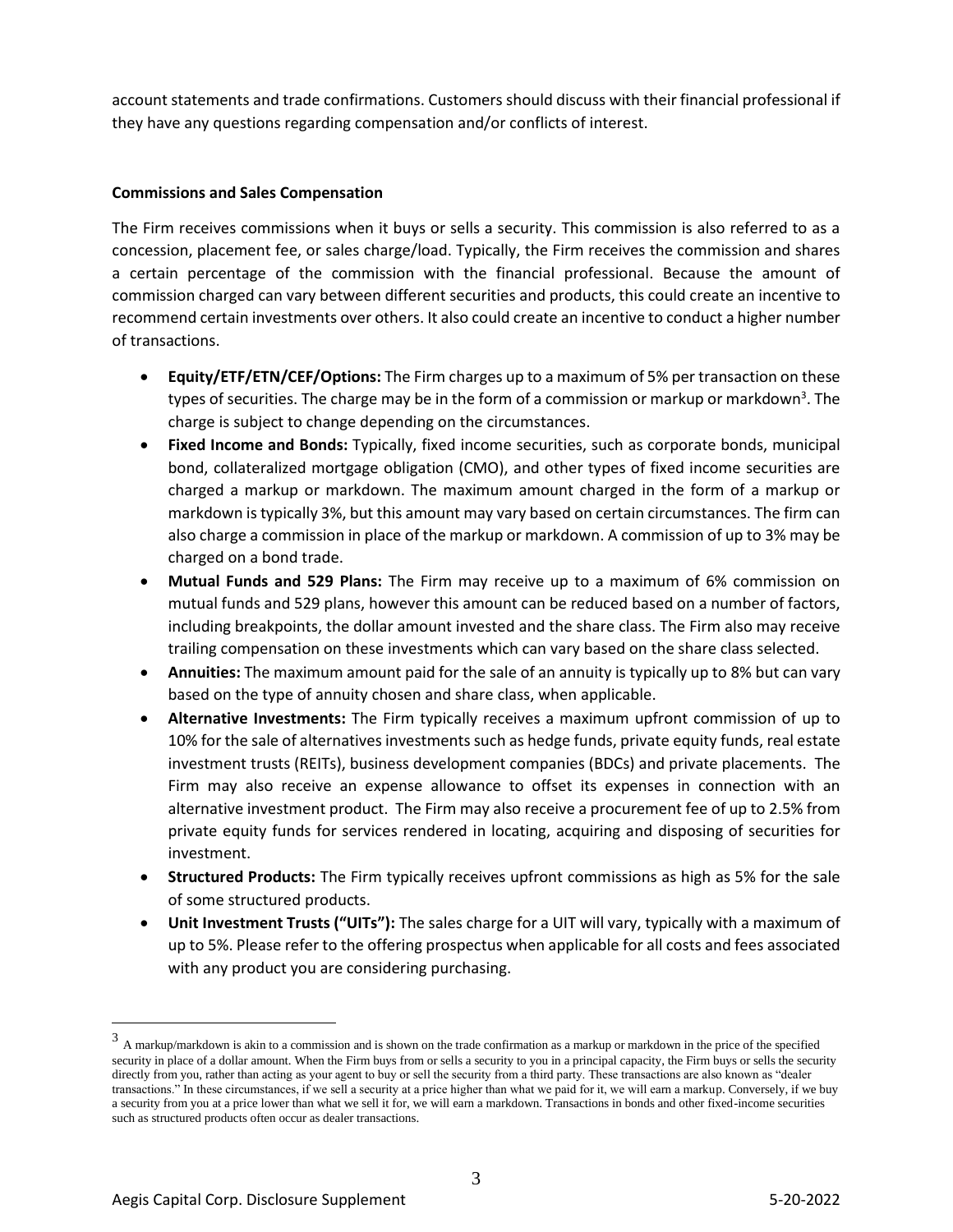• **Insurance Products:** The Firm may receive compensation for certain insurance products sold through an unaffiliated insurance agency. The amount of upfront commission can vary greatly depending on the product type and carrier but is typically 20% to 120% of the first 12 months in premiums charged. The Firm may also receive a trail payment in the range of 1% to 25% of subsequent premiums, if any. Certain insurance companies offer financial professionals bonus payments, oftentimes called persistency or retention bonuses, based on the amount of customer assets that the financial professional has placed in the insurance company's products.

# **Understanding Share Classes**

Share classes differ in the amount and way that fees are charged. The amount of upfront sales charges versus trailing compensation charged on certain products, such as mutual funds, UITs, variable annuities, or 529 investments will vary, depending on the share class selected. For example, Class A mutual fund shares typically will result in a higher upfront sales charge and lower trailing compensation, while the opposite is true for a Class C shares. In order to see a complete list of the share classes available for a particular investment and their respective costs, you should review the investment prospectus and other offering documents.

#### **Product Costs**

Financial professionals provide recommendations with respect to a broad range of investment products, including stocks, bonds, ETFs, mutual funds, annuities and alternative investments. Many investment products charge fees and costs that are separate from and in addition to the commissions and fees that the Firm and financial professionals receive. You can learn more about these fees and costs charged by an investment product by reviewing the investment product's prospectus, offering memorandum, or other disclosure documents.

# **Account Fees**

In addition to the commissions and sales charges described above, customers can also be charged direct fees and charges for miscellaneous account services such as wire transfers, inactivity fees, account transfers (ACAT), error corrections, and account maintenance. These fees are typically charged by the clearing firm where your assets are custodied and some of these fees may be shared with the Firm. For a complete list of these charges and fees you should review your account agreement and Firm fee schedule which are available on our website [www.aegiscapcorp.com/disclosures.](http://www.aegiscapcorp.com/disclosures) You should also discuss these charges with your financial professional if you have any questions.

A Service Charge also referred to as a Processing and Handling Fee or Ticket Charge may be incurred with each transaction and will be displayed on a Trade Confirmation. Services Charges are additional revenue to the Firm. Speak with your Financial Professional for details on Service Charges that may apply.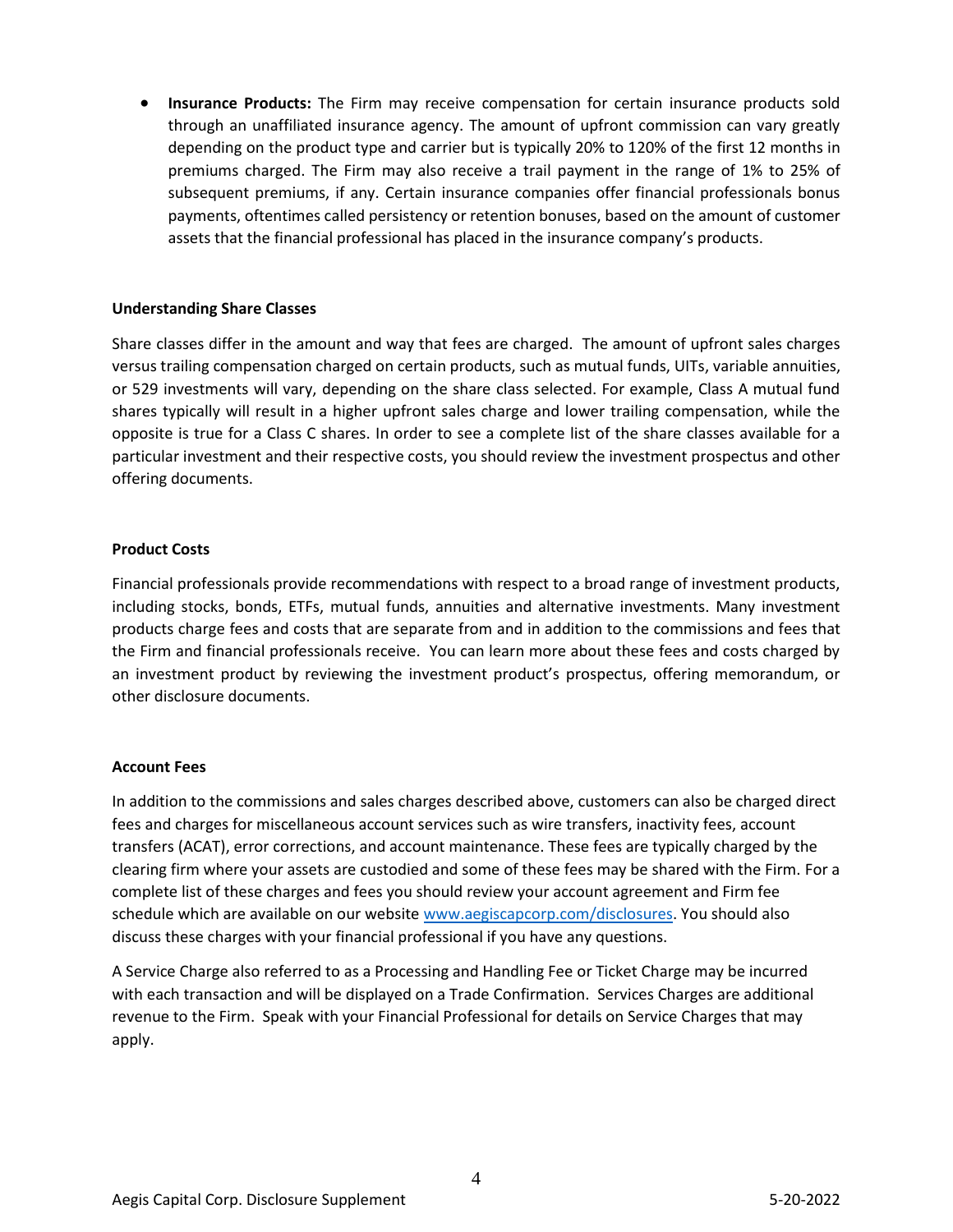# **Financial Professional Specific Compensation**

Financial Professional compensation typically includes a percentage of the selling compensation described herein, but may also receive salaries and other cash or non-cash compensation and benefits that may be tied to their performance, including, but not limited to the amount of revenues they generate. The percentage of revenue the financial professional receives is negotiated with the Firm. Financial professionals can also receive special recruitment incentives such as forgivable loans and bonuses. They may also receive help with business operations, including expense reimbursement.

# **Additional Compensation from Third Parties**

In addition to the commissions and sales compensation described above, the Firm and your financial professional may receive additional compensation from third parties. This additional compensation may incentivize your financial professional to recommend certain investments over others. It is important to note that the amount of compensation may vary between security types and product/investment sponsors. In order to receive specific and the most up-to-date information, customers should review the respective prospectus, offering document, and/or transaction confirmations.

- **Other Trailing Compensation:** The Firm may receive trailing compensation, including 12b-1 fees, which are paid from certain investment sponsors for mutual funds, annuities, and alternative investments. The amount can vary based on the product and total amount invested. For mutual funds, the maximum amount is typically 1%, while annuities and alternative investments can be as high as 2%.
- **Mutual Fund Concessions and Finder's Fees:** The Firm may receive additional compensation known as concessions or finder's fees from a mutual fund company, often in cases where the sales charge is waived based on certain criteria. This amount can vary, but the maximum amount is typically 1% of the transaction. The Firm also receives concessions from investment sponsors for other types of investments. These concessions vary from product to product and are generally shared between the Firm and the financial professional. Concessions can be as high as 0.25% of the transaction amount for new issues of certificates of deposit, municipal bonds and other shortterm dated bonds, up to 3% of the transaction amount for structured products, and up to 4% of the transaction amount for CEFs.
- **Network Agreements:** The Firm may receive additional compensation based on the total assets invested in a particular investment.
- **Product Onboarding:** The Firm may receive onboarding fees or reimbursement for certain expenses associated with product onboarding, including due diligence. These payments can be fixed or a percentage of the total value of an offering.
- **Non-Cash Compensation and Marketing:** The Firm and its employees may periodically receive compensation that is not transaction based from investment sponsors. This includes entertainment such as sporting event tickets, costs associated with dinner, small gifts valued at no more than \$100, or marketing fees for workshops, events, and advertising. Some investment sponsors may contribute to conferences, seminars, marketing and/or dinners.
- **Cash Sweeps:** The Firm receives compensation for when a cash balance is moved to a particular fund or account from which the Firm generates additional compensation.
- **Securities Lending:** The Firm along with the customer, may receive a fee for securities lent to the clearing firm as part of a securities lending agreement.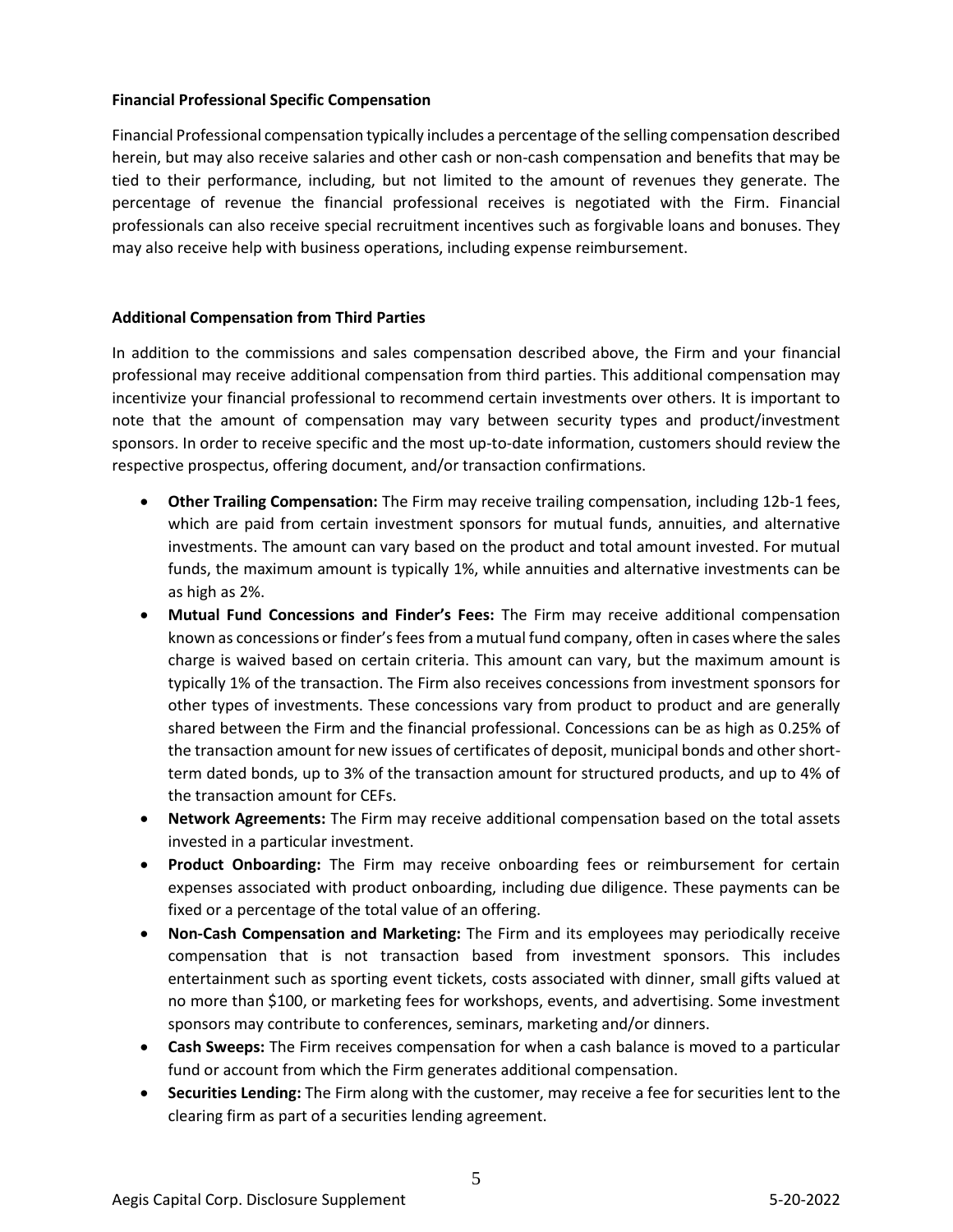- **Margin or Portfolio Line of Credit:** When a customer utilizes margin or a portfolio line of credit, the Firm receive a percentage of the balance lent.
- **Payment for Order Flow:** The Firm receives remuneration for directing orders in securities to particular market centers for execution. The Account Holder understands that this remuneration, known as "payment for order flow," is considered compensation to the Firm.

# **Additional Conflicts of Interests**

- **Gifts and Entertainment:** A conflict of interest may arise when a financial professional receives or offers a gift, entertainment, or anything of value that could create an incentive for an employee, third party service provider, or a client to act in a certain way.
- **Shared Revenues and Payments from Third Parties:** We receive shared revenue, fees, and/or payments from our clearing firm and investment sponsors. In addition, we have an agreement with an unaffiliated insurance agency and receive some compensation for certain products sold through this agency. This creates an incentive to offer or recommend certain products and services.
- **Proprietary Trading:** The Firm may engage in trading activities for its own account or client accounts while other clients are active in the same security at the same time. In such cases the Firm may be incentivized to maximize its returns which could result in certain trades being unfavorable to the performance of your account.
- **Multiple Roles:** The Firm or its affiliates may perform multiple roles with respect to a client or transaction (e.g., advisor, lender, broker, riskless principal counterparty). These roles mean we might be biased regarding the services we recommend as they relate to these roles.
- **Acting in Principal Capacities:** The Firm may earn a profit from buying and selling investments from our own accounts therefor the Firm may have an incentive if you trade on a principal basis.
- **Outside Business Activities:** If approved, financial professionals may engage in certain outside business activities. As a result, financial professionals may be incentivized to recommend certain products or services outside the scope of their relationship with the Firm and they may benefit financially from these recommendations. In addition, financial professionals may engage in personal trading which could conflict with a client or with the Firm.
- **Political and Charitable Contributions:** The Firm and/or its financial professionals' may make charitable and/or political donations that could create the perception that the Firm or financial professional is seeking a quid pro quo from the recipient of the donation.
- **Confidentiality:** The Firm and its financial professionals are periodically exposed to confidential information which may benefit us or a client.
- **Supervision Conflicts:** When a manager is also a producing financial professional, he/she could be incentivized to spend more time on revenue generating activities than supervision activities.

# **Understanding Risk**

Our Firm does not provide tax, legal or accounting advice. Accordingly, we encourage each customer to consult their own personal tax, legal and/or accounting advisers in order to understand the potential consequences associated with a particular investment strategy.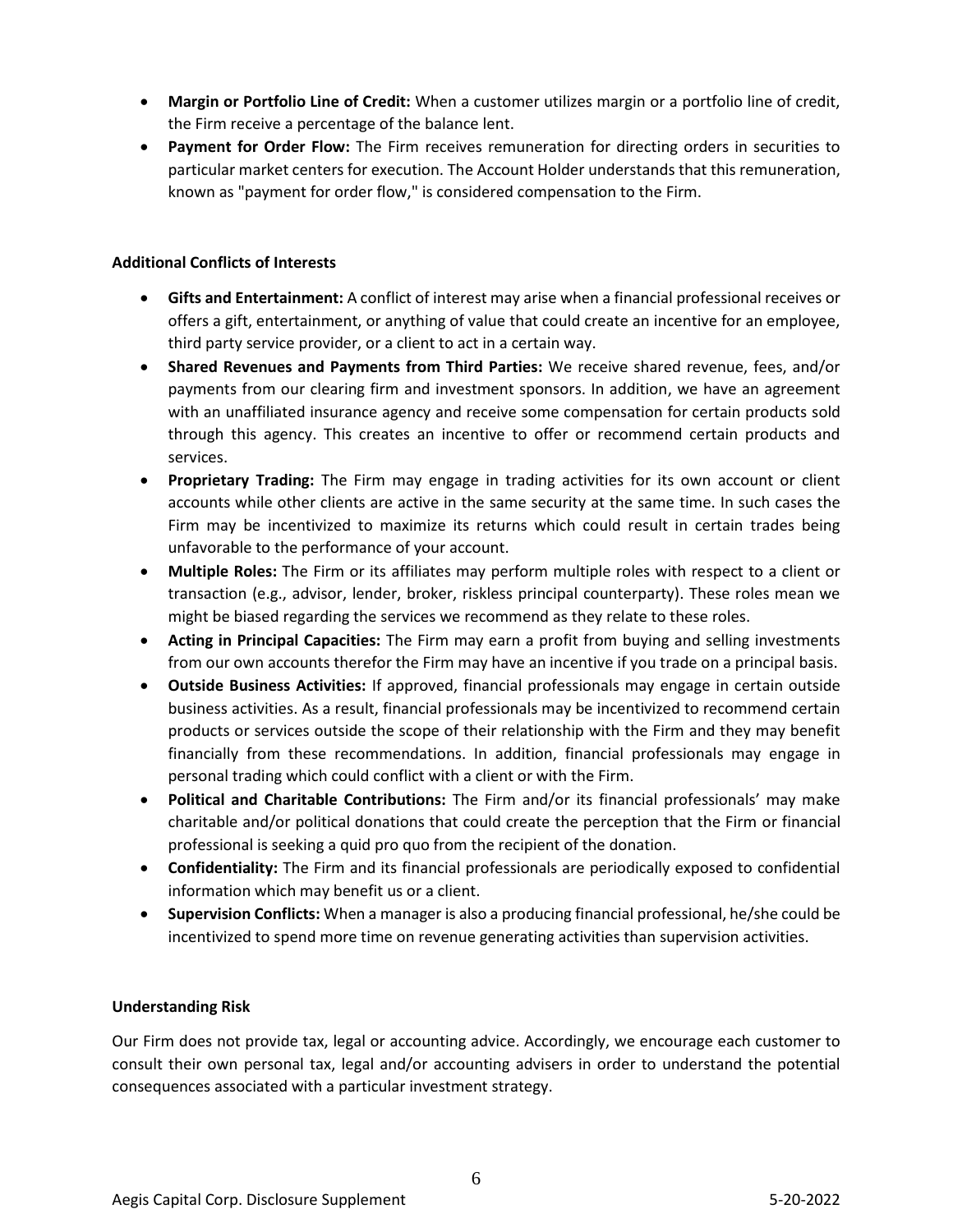Investing in securities involves risk of loss that customers should understand and be prepared to bear. Different types of investments involve varying degrees of risk and there can be no assurance that any specific investment or investment strategy will be profitable for a customer's investment portfolio. Past performance is not indicative of future results. A customer should not assume that the future performance of any specific investment, investment strategy, or product will be profitable or equal to past or current performance levels. We cannot assure that the investment objectives of any client will be realized. The following is a non-exhaustive list of risks associated with investing. For additional productspecific risks, customers should review their prospectus, offering document, or similar materials and consider them carefully prior to making an investment decision.

- **Interest-rate Risk:** Fluctuations in interest rates may cause investment prices to fluctuate. For example, when interest rates rise, yields on existing bonds become less attractive, causing their market values to decline.
- **Market Risk:** The price of a security, bond, or mutual fund may drop in reaction to tangible and intangible events and conditions. This type of risk is caused by external factors independent of a security's particular underlying circumstances. For example, political, economic and social conditions may trigger market events.
- **Inflation Risk:** When any type of inflation is present, a dollar today will not buy as much as a dollar next year, because purchasing power is eroding at the rate of inflation.
- **Currency Risk:** Overseas investments are subject to fluctuations in the value of the dollar against the currency of the investment's originating country. This is also referred to as exchange rate risk.
- **Reinvestment Risk:** This is the risk that future proceeds from investments may have to be reinvested at a potentially lower rate of return (i.e. interest rate). This primarily relates to fixed income securities.
- **Business Risk:** These risks are associated with a particular industry or a particular company within an industry. For example, oil-drilling companies depend on finding oil and then refining it, a lengthy process, before they can generate a profit. They carry a higher risk of profitability than an electric company, which generates its income from a steady stream of customers who buy electricity no matter what the economic environment is like.
- **Liquidity Risk:** Liquidity is the ability to readily convert an investment into cash. Generally, assets are more liquid if many traders are interested in a standardized product. For example, Treasury Bills are highly liquid, while real estate properties are not.
- **Financial/Credit Risk:** Excessive borrowing to finance a business' operations increases the risk of profitability, because the company must meet the terms of its obligations in good times and bad. During periods of financial stress, the inability to meet loan obligations may result in bankruptcy and/or a declining market value of securities.
- **Third Party Manager Risk:** Third Party portfolio managers typically have full discretion as to how manage the model portfolio based on the objective of the model. Such discretion increases the risk that the TPM may mismanage the portfolio and client's assets which may result in client's loss.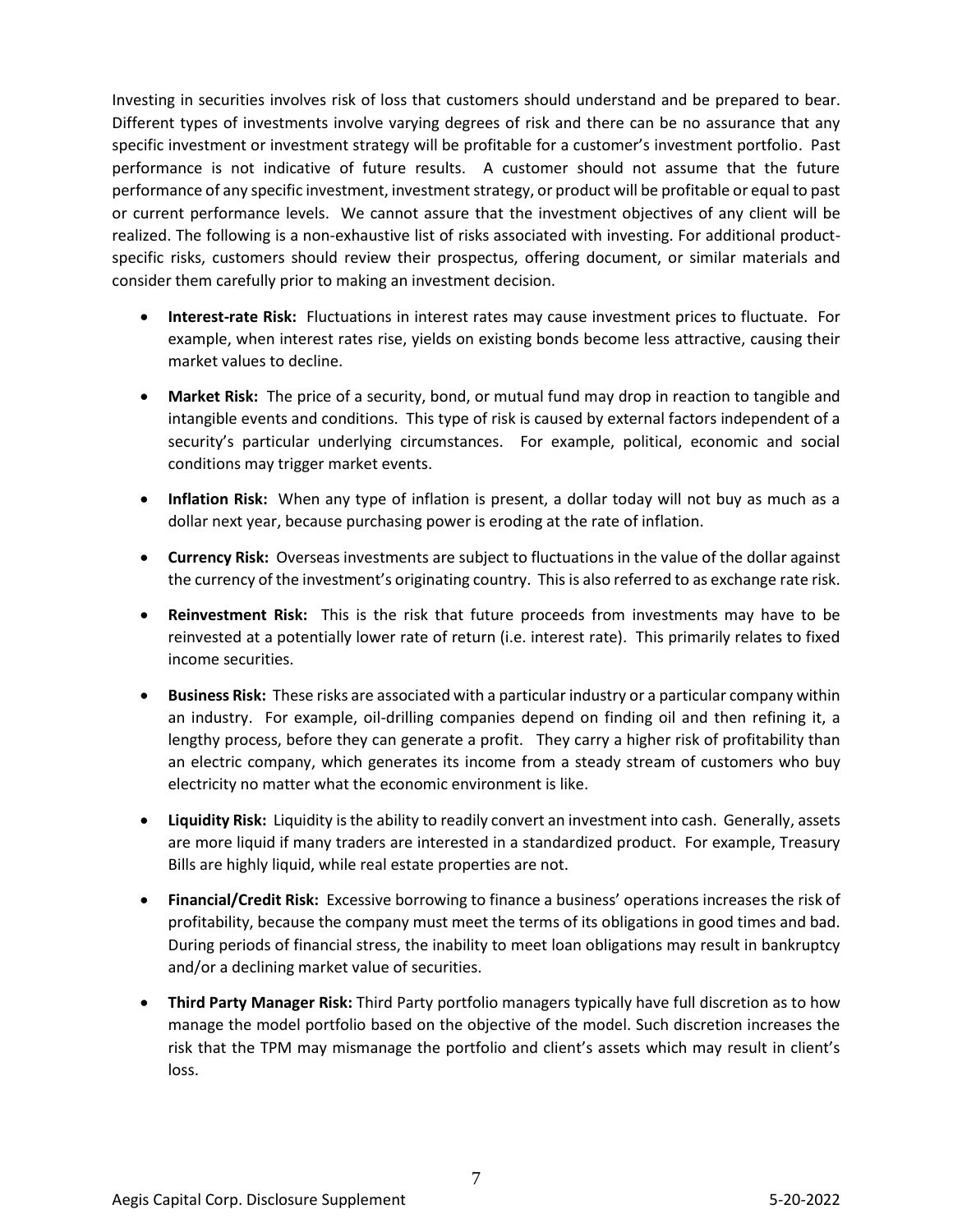• **Concentration Risk**: Concentration risk is the potential for a loss in value of an investment portfolio by having a large portion of the portfolio in a particular investment, asset class or market segment relative to the overall portfolio.

# **Additional Disclosures**

- **Anti-Money Laundering Identity Verification Procedures:** Government rules adopted to prevent money laundering and terrorist financing require all U.S. financial institutions to obtain, record and verify information that identifies each individual or entity that opens an account. When you open an account with or through the Firm, we will ask you for your name and address. We will also ask for an identification number. For U.S. persons or entities, it means your employer identification number. For non-U.S. persons or entities, it means a foreign taxpayer identification number or Global Intermediary Identification Number (GIIN). In addition, you may be required to provide identification documents as necessary to enable the Firm to verify your identity. The Firm may also screen your name against various databases to verify your identity. All information and documentation will be treated in a manner to protect your privacy. The Firm is required to verify the identity of its customers. In certain circumstances, the Firm may not be able to open an account or conduct any transactions for you until we have obtained and verified the necessary identification information. If the Firm has opened an account for you, the Firm may have to restrict trading or close it if you do not supply the necessary information or documents or if the Firm is unable to verify your identity.
- **Clearing Firm Notice:** The Firm has engaged RBC Clearing and Custody and Axos Clearing LLC to serve as its execution and clearing firm and to carry client accounts on a fully disclosed basis.
- **Cash Sweep Programs:** Cash accounts often feature the ability to automatically "sweep" free cash balances into either interest-bearing bank accounts at participating banks or certain money market mutual funds available through the cash sweep program of our clearing firms. Further information on available cash sweep programs may be found on the clearing firms' websites:
	- o <https://www.rbcclearingandcustody.com/legal/rbc-insured-deposits>
	- o <https://www.axosclearing.com/insured-deposit-program-banks/>
- **Contact for Statement Inaccuracies or Discrepancies:** You are advised to promptly report any inaccuracy or discrepancy in your account (including unauthorized trading) to the Firm and to the Firm's clearing firm with which your account is held. Please be advised that any oral communication should be reconfirmed in writing to further protect your rights, including your rights under the securities investor protection act. Contact information is as follows:

Aegis Capital Corp. Compliance Department 810 7<sup>th</sup> Avenue 18th Floor New York, NY 10019 212-813-1010

RBC Clearing & Custody 60 South 6<sup>th</sup> Street Minneapolis, MN 55402 612-371-7830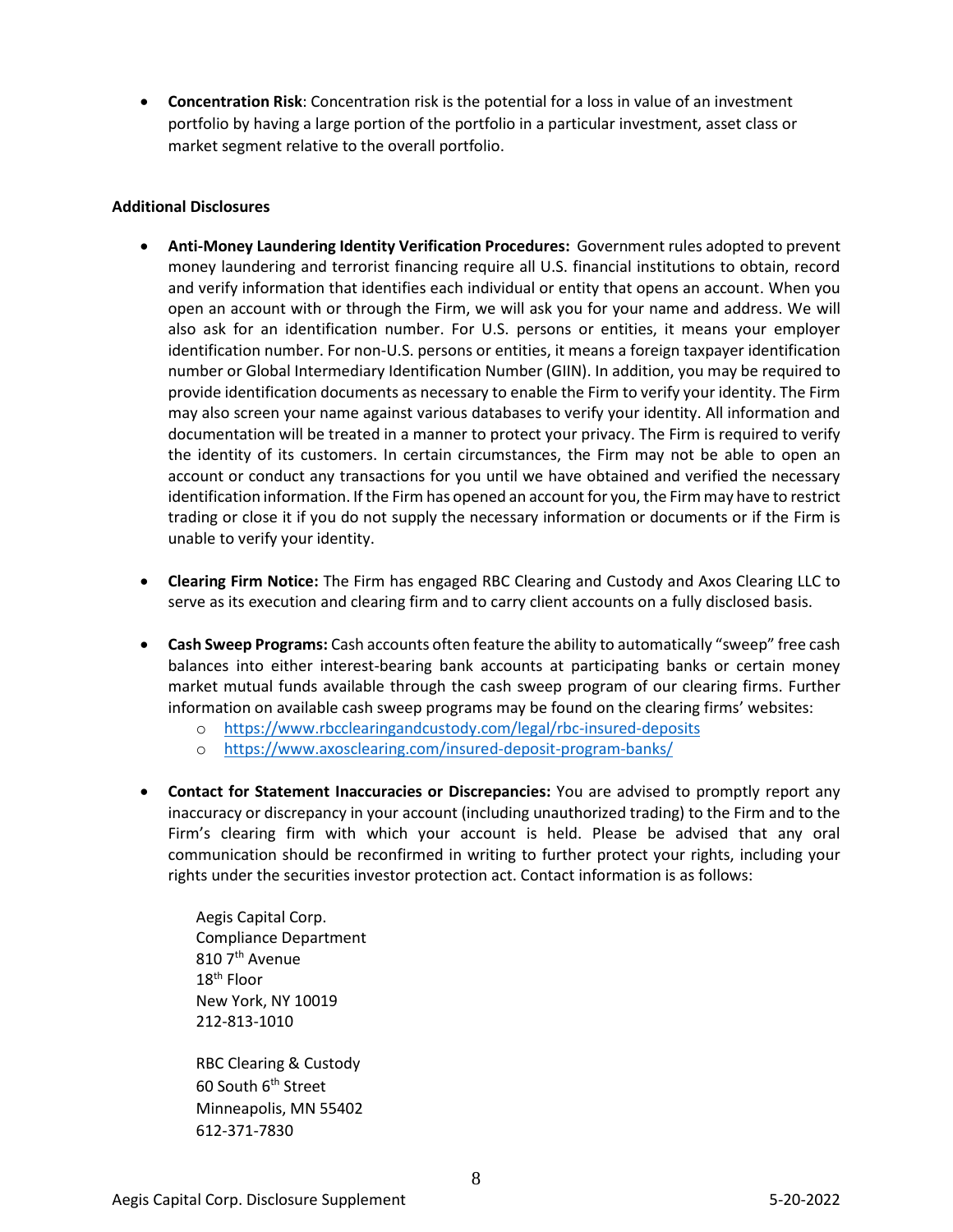Axos Clearing LLC 1200 Landmark Center Suite 800 Omaha, NE 68102 866-774-0218

• **Business Continuity:** The Firm has developed a business continuity plan regarding how it will respond to events that significantly disrupt its business. Since the timing and impact of disasters and disruptions is unpredictable, the Firm will have to be flexible in responding to actual events as they occur. With that in mind, we are providing you with this information on our business continuity plan.

**Contact** – If after a significant business disruption, you cannot contact us as you usually do, you should call our general number at 212-813-1010. If you cannot access the Firm by phone, you should directly contact our clearing firm with which your account is held to process limited trade-related transactions, cash disbursements and security transfers. Instructions to our clearing firms must be in writing and delivered via postal service as follows:

RBC Clearing & Custody 60 South 6<sup>th</sup> Street Minneapolis, MN 55402 612-371-7830

Axos Clearing LLC 1200 Landmark Center Suite 800 Omaha, NE 68102 866-774-0218

For additional information about how to request funds and securities when your Firm representative cannot be contacted due to a significant business interruption, please look for instructions on the firm websites located at aegiscapcorp.com, [www.rbcclearingandcustody.com](http://www.rbcclearingandcustody.com/) an[d www.axosclearing.com.](http://www.axosclearing.com/)

**Business Continuity Plan** – The Firm plans to quickly recover and resume business operations after a significant business disruption and respond by safeguarding its employees and property, making a financial and operational assessment, protecting the firm's books and records, and allowing its customers to transact business. In short, the Firm's business continuity plan is designed to permit the firm to resume operations as quickly as possible, given the scope and severity of the significant business disruption. The Firm's business continuity plan addresses: data backup and recovery; all mission critical systems; financial and operational assessments; alternative communications with customers, employees, and regulators; alternate physical location of employees; critical supplier, contractor, bank and counterparty impact; regulatory reporting; and assuring our customers prompt access to their funds and securities if we are unable to continue our business. The Firm's clearing firms back up important records in a geographically separate area. While every emergency situation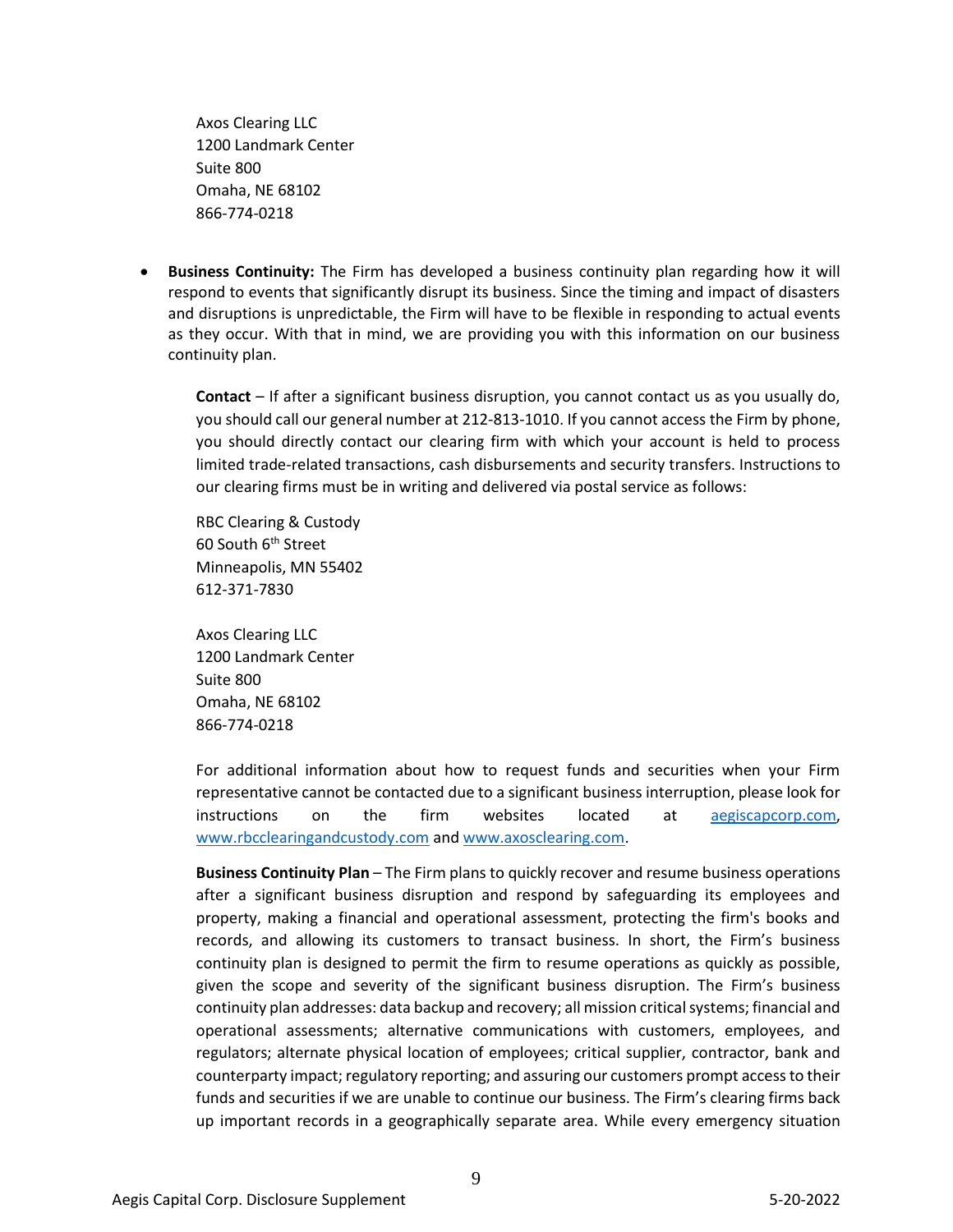poses unique problems based on external factors, such as time of day and the severity of the disruption, the Firm has been advised by its clearing firms that their objective is to restore its own operations and be able to complete existing transactions and accept new transactions and payments within four (4) hours. Customer orders and requests for funds could be delayed during this period.

**Varying Disruptions** – Significant business disruptions can vary in their scope (e.g., effecting only one business location, the business district where our firm is located, the city where we are located or the whole region). Within each of these areas, the severity of the disruption can also vary from minimal to severe. The Firm's recovery time objective for business resumption, including any necessary relocation of personnel or technology is four (4) hours. This recovery objective may be negatively affected by the unavailability of external resources and circumstances beyond the Firm's control. In the event of a significant disruption we plan to notify you through our website located at [www.aegiscapcorp.com.](http://www.aegiscapcorp.com/) If the significant business disruption is so severe that it prevents the Firm from remaining in business, the Firm will assure our customers prompt access to their funds and securities.

**For More Information** – If you have questions about the Firm's business continuity planning, please contact the firm at 212-813-1010.

• **Contact for Complaints:** Customers may direct complaints regarding their accounts to the Supervision Department at 212-813-1010. Written complaints may be sent to:

Aegis Capital Corp. Supervision Department  $810$  7<sup>th</sup> Avenue 18<sup>th</sup> Floor New York, NY 10019

• **Order Routing (Rule 606):** Rule 606 under the Securities Exchange Act of 1934 requires the Firm to disclose upon request the identity of the venue to which the customer's orders were routed for execution during the six (6) months prior to the request, whether the orders were directed orders or non-directed orders and the time of the transactions, if any, that resulted from such orders. Should you require such information, please write to:

Aegis Capital Corp. Compliance Department 810 7<sup>th</sup> Avenue 18th Floor New York, NY 10019

- **After-Market Trading:** Customers should note the following risks in connection with trading outside of regular market hours:
	- o **Risk of lower liquidity.** Liquidity refers to the ability of market participants to buy and sell securities. Generally, the more orders that are available in a market, the greater the liquidity. Liquidity is important because with greater liquidity it is easier for investors to buy or sell securities, and as a result, investors are more likely to pay or receive a competitive price for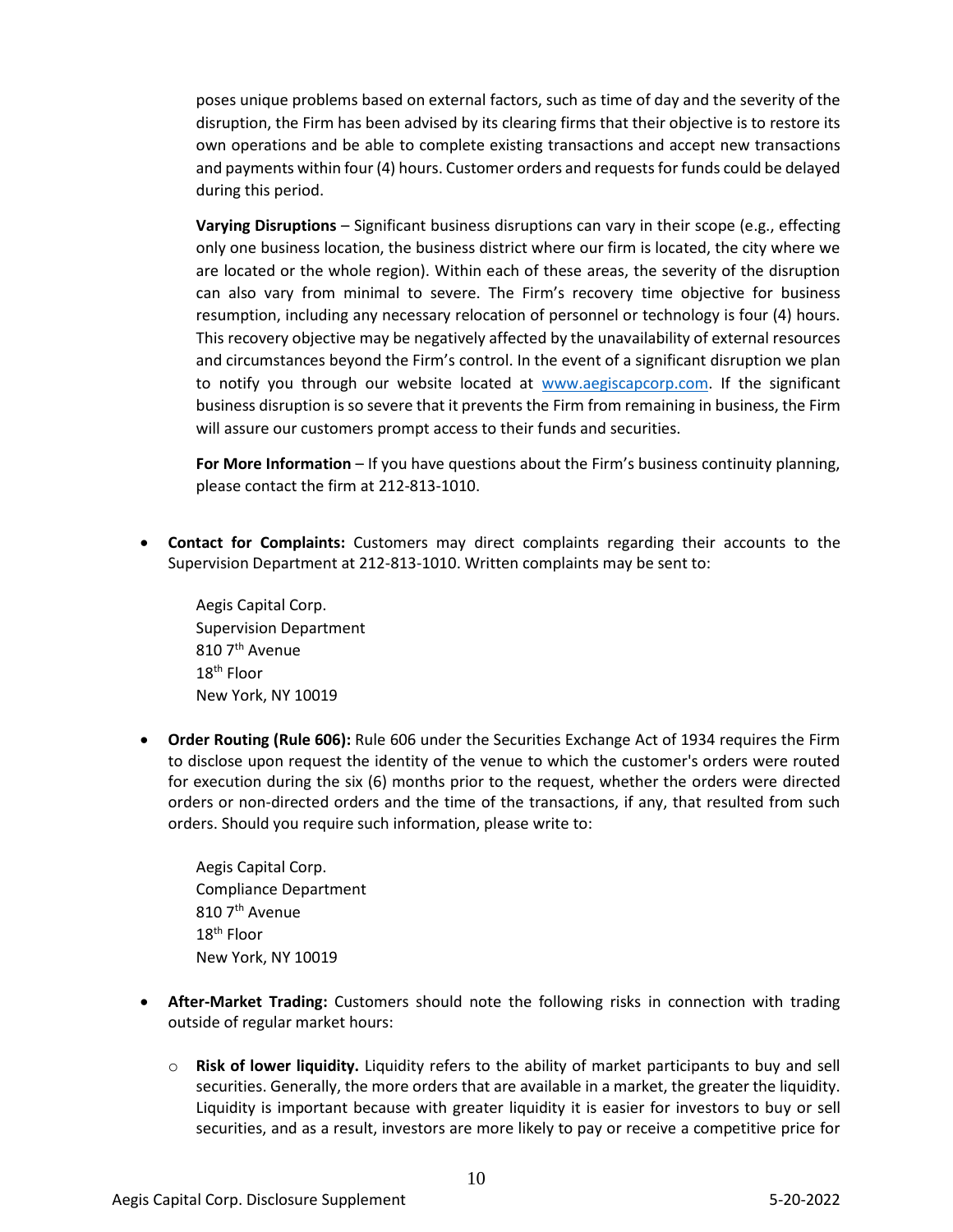securities purchased or sold. There may be lower liquidity in extended hours trading as compared to regular market hours. As a result, your order may only be partially executed, or not at all.

- o **Risk of higher volatility.** Volatility refers to the changes in price that securities undergo when trading. Generally, the higher the volatility of a security, the greater its price swings. There may be greater volatility in extended hours trading than in regular market hours. As a result, your order may only be partially executed, or not at all, or you may receive an inferior price in extended hours trading than you would during regular markets hours.
- o **Risk of changing prices.** The prices of securities traded in extended hours trading may not reflect the prices either at the end of regular market hours, or upon the opening of the next morning. As a result, you may receive an inferior price in extended hours trading than you would during regular market hours.
- o **Risk of unlinked markets.** Depending on the extended hours trading system or the time of day, the prices displayed on a particular extended hours system may not reflect the prices in other concurrently operating extended hours trading systems dealing in the same securities. Accordingly, you may receive an inferior price in one extended hours trading system than you would in another extended hours trading system.
- o **Risk of news announcements.** Normally, issuers make news announcements that may affect the price of their securities after regular market hours. Similarly, important financial information is frequently announced outside of regular market hours. In extended hours trading, these announcements may occur during trading, and if combined with lower liquidity and higher volatility, may cause an exaggerated and unsustainable effect on the price of a security.
- o **Risk of wider spreads.** The spread refers to the difference in price between what you can buy a security for and what you can sell it for. Lower liquidity and higher volatility in extended hours trading may result in wider than normal spreads for a particular security.
- o **Risk of lack of calculation or dissemination of underlying index value or intraday indicative value**. For certain derivative securities products, an updated underlying index value or intraday indicative value ("IIV") may not be calculated or publicly disseminated in extended trading hours. Since the IIV is not calculated or widely disseminated during the pre-market and post-market sessions an investor who is unable to calculate implied values for certain derivative securities products in those sessions may be at a disadvantage to market professionals.
- **SIPC Membership:** The Firm is a member of the Securities Investor Protection Corporation ("SIPC"). The statute that created SIPC provides that customers of a failed brokerage firm receive all non-negotiable securities that are already registered in their names or in the process of being registered. All other so-called "street name" securities are distributed on a pro-rata basis. At the same time, funds from the SIPC reserve are available to satisfy the remaining claims of each customer up to a maximum of \$500,000. This figure includes a maximum of \$100,000 on claims for cash. Recovered funds are used to pay investors whose claims exceed SIPC's protection limit of \$500,000. SIPC often draws down its reserve to aid investors. You may obtain more information about SIPC, including a brochure, by contacting SIPC at:

Securities Investor Protection Corporation 805 15th Street, N.W. Suite 800 Washington, D.C. 20005-2215 Tel: (202) 371-8300 Fax: (202) 371-6728